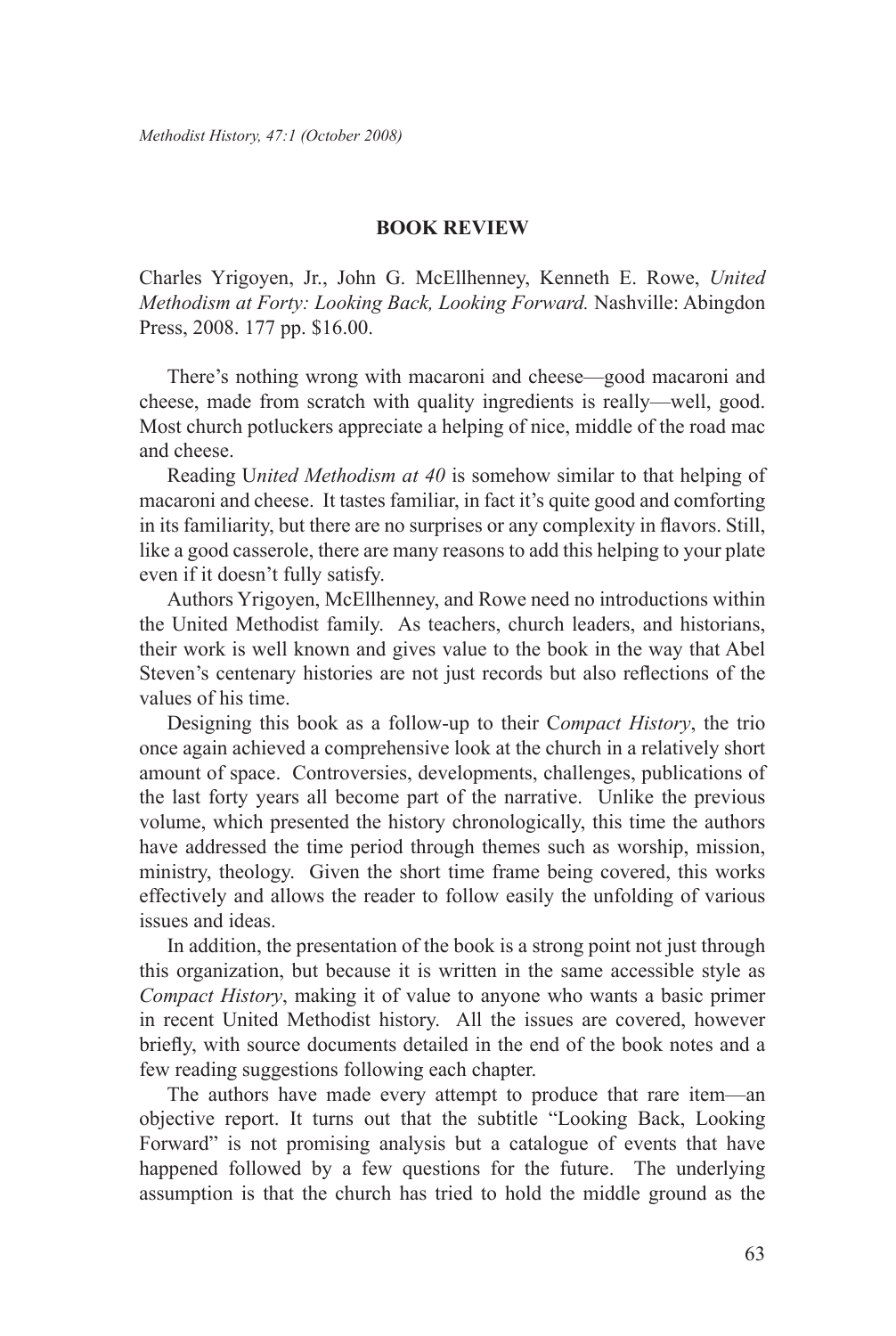forces in the culture have blown first to the left, then to the right. It is a middle-of-the-road book for a middle-of-the-road church. It is, so to speak, mac and cheese.

This attempt to be middle of the road can also produce reasons that the book will sit on the shelf or add little to the discussion of The United Methodist church of the present and future. If the church's goal is to be in the middle, the consequence can be that no one is really interested because people are looking for more definite stands, a place of definite identity.

The same is true of the book itself. Laying out what has happened in the past 40 years may be useful but it is only the barest of beginnings for understanding how to be faithful in the future. Is this report a starter for much needed conversation—dialogue not debate—in the denomination—or is it so familiar, so middle of the road, that the real questions still need to be framed?

> Linda J. Gesling *St. Paul, Minnesota*